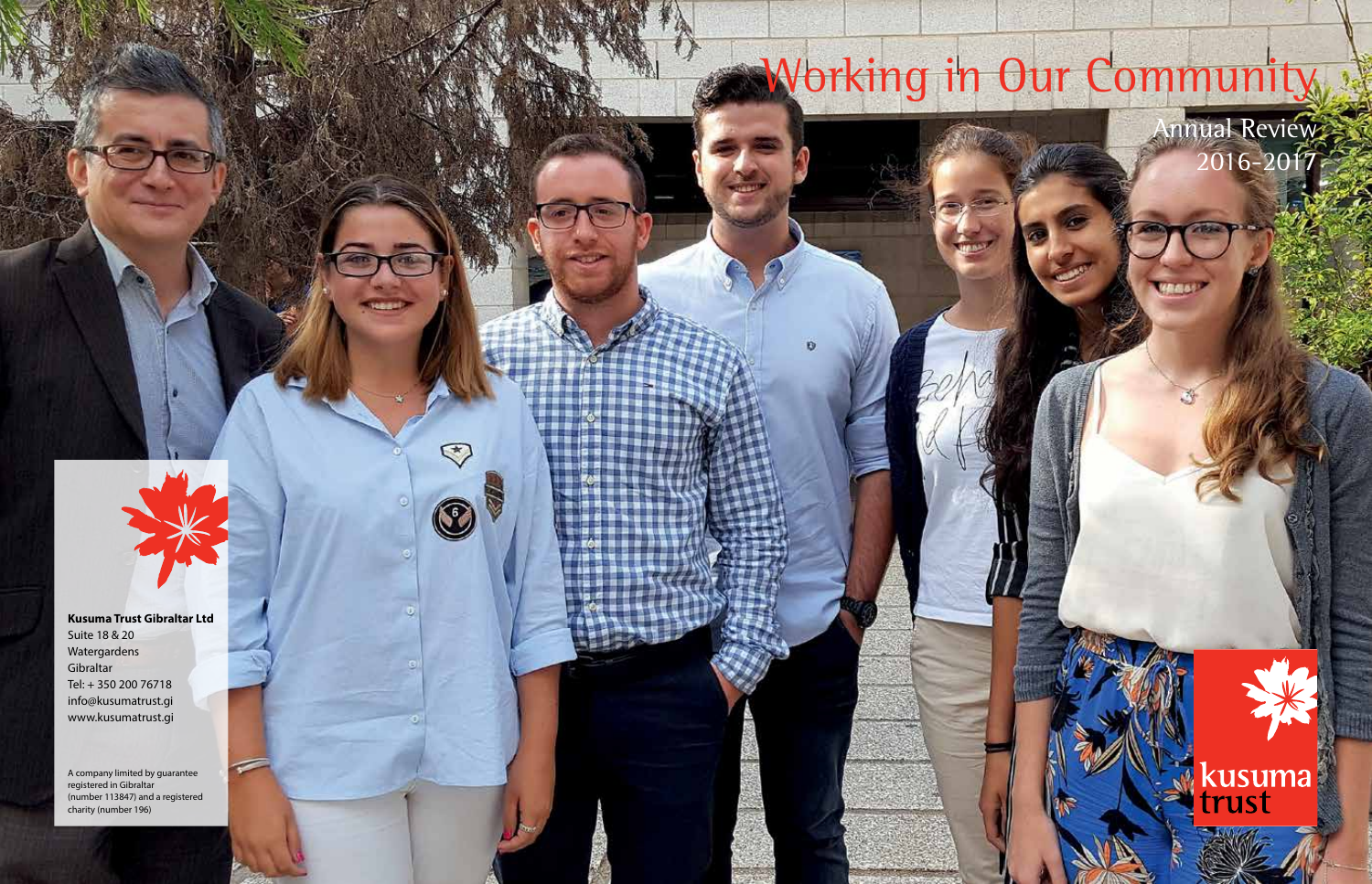## Building excellence and resilience



| <b>Building excellence</b> |                |
|----------------------------|----------------|
| and resilience             | $\mathcal{P}$  |
| How we work                | $\overline{4}$ |
| Education                  | 5              |
| Professional development   | 6              |
| Community                  | 7              |
| Directors' report          | 8              |
| The year in figures        | $\overline{Q}$ |
| <b>Financial summary</b>   |                |

#### Values

Our guiding values for our work are excellence, clear communication, a focus on results and outcomes, collaboration and financial transparency.

Our aim is the promotion of education for a modern and caring society.

**Kusuma Trust Gibraltar<br>
was established in 2008**<br>
to support projects and<br>
the work of local charitable was established in 2008 the work of local charitable organisations which directly benefit those living and working in Gibraltar. We invest in education and community initiatives, and support local charities to work more effectively. In 2016, the Kusuma Trust UK established a partnership with us to support our work in Gibraltar.

We continue to recognise and support excellence in education through excellence prizes. We delivered Science, Maths and Computer Coding programmes and university talks in collaboration with the Department of Education, the British Science Museum, Cambridge University, Fire Tech Camp and University College London. Our goal is to promote excellence and develop students'

knowledge of, and passion in, Science, Technology, Engineering and Mathematics. This year we awarded five Excellence Prizes in addition to supporting 21 existing Excellence Scholarships, and almost 3,500 students and 22 teachers from 18 schools directly benefited from our programmes.

Our support for community initiatives and organisations helped 32 charitable organisations through training on governance and leadership, the use of social media and fundraising, enabling them to expand their impact on those they serve and the causes they strive to address.

We gave professional development awards to eight individuals working in Gibraltar to further develop skills relevant to their sector. Our funding enabled them to participate in courses

and training where government or employer assistance is not available.

The decision made by the UK to leave the European Union will have significant implications for Gibraltar. We will continue our work in Gibraltar and review our priorities to take account of the implications of Brexit. We will consult key stakeholders in education, the charity sector and the local community, to determine our priorities for the future.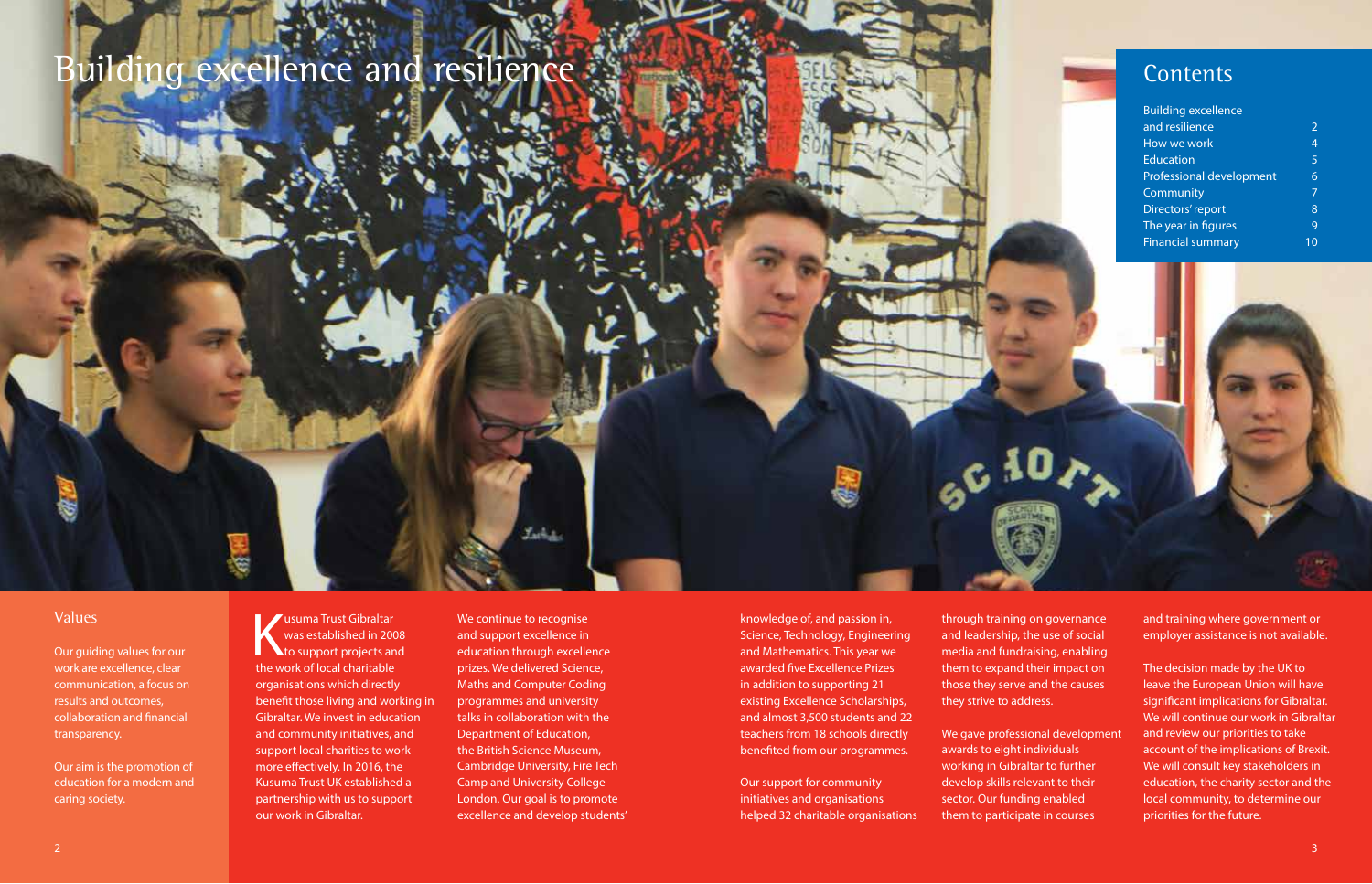## How we work  $\blacksquare$  Here  $\blacksquare$  Education

e support and work with organisations that are results-focused, have a clear mission and defined objectives, promote excellence, make a lasting difference and are aligned with our strategic priorities.

We seek to understand the problems that organisations strive to address, and identify what changes could deliver better and sustainable outcomes. Then we consider how we can make a meaningful difference with our grants and influence wider change. When we commit funding, we define the outcomes we seek and review the work we support. Our approach is to collaborate with grantees and other partners. Our efforts also

depend on working closely with government, local organisations, communities and individuals.

We may directly solicit a proposal or invite organisations to develop an idea with us. This starts with a concept note, which is reviewed before requesting a full proposal based on guidelines and templates we provide. We assess all prospective funding applications carefully and, if these are successful, an agreement is signed which includes a budget, milestones, payment schedule and reporting requirements. During the life of each grant, we keep in close contact with the grantee to understand the progress made and challenges faced.

"Kusuma has been instrumental in planting the seeds to make technology in schools flourish. Not only have they provided equipment but having participated in their training and development sessions has inspired me as a teacher to be more inventive in the way I teach coding to students."

Stuart Borastero, adviser at the Department of Education and previously a teacher at Notre Dame Middle School

In education we promote<br>excellence and aim to give<br>students the best opportunities<br>to dovelop their knowledge n education we promote excellence and aim to give to develop their knowledge of Science, Mathematics and Computer Programming. Our partnerships with the British Science Museum, University of Cambridge Millennium Mathematics Project, Fire Tech Camp and University College London supported 3,476 students and 22 teachers through interactive workshops.

#### **Science Week (2600 students)**

This programme aims to improve the image of Science, connect it to everyday life and help motivate students to pursue Science subjects and careers.

#### **Mathematics Week (400 students)**

This week helps to increase understanding and enjoyment of Mathematics, develop problemsolving skills and promote creative and imaginative approaches to the subject.

#### **Coding Week for students (600 students)**

The programme introduces students to computer programming and offers teachers professional development in this area.

### **Coding for teachers**

**(22 teachers)** This three-day programme focuses on introducing algorithms, programming and robotics in the classroom.

#### **University talks (800 students)**

Our University talks support students in years 12 and 13 (aged 16 - 18 years) to better understand the pathways to higher education and applying to university.

#### **Excellence Awards (26 students)**

Our Excellence Scholarships and Prizes support exceptional students to pursue further education at top universities. We continue to support 21 students from previous years and we awarded prizes to five students in 2016-2017.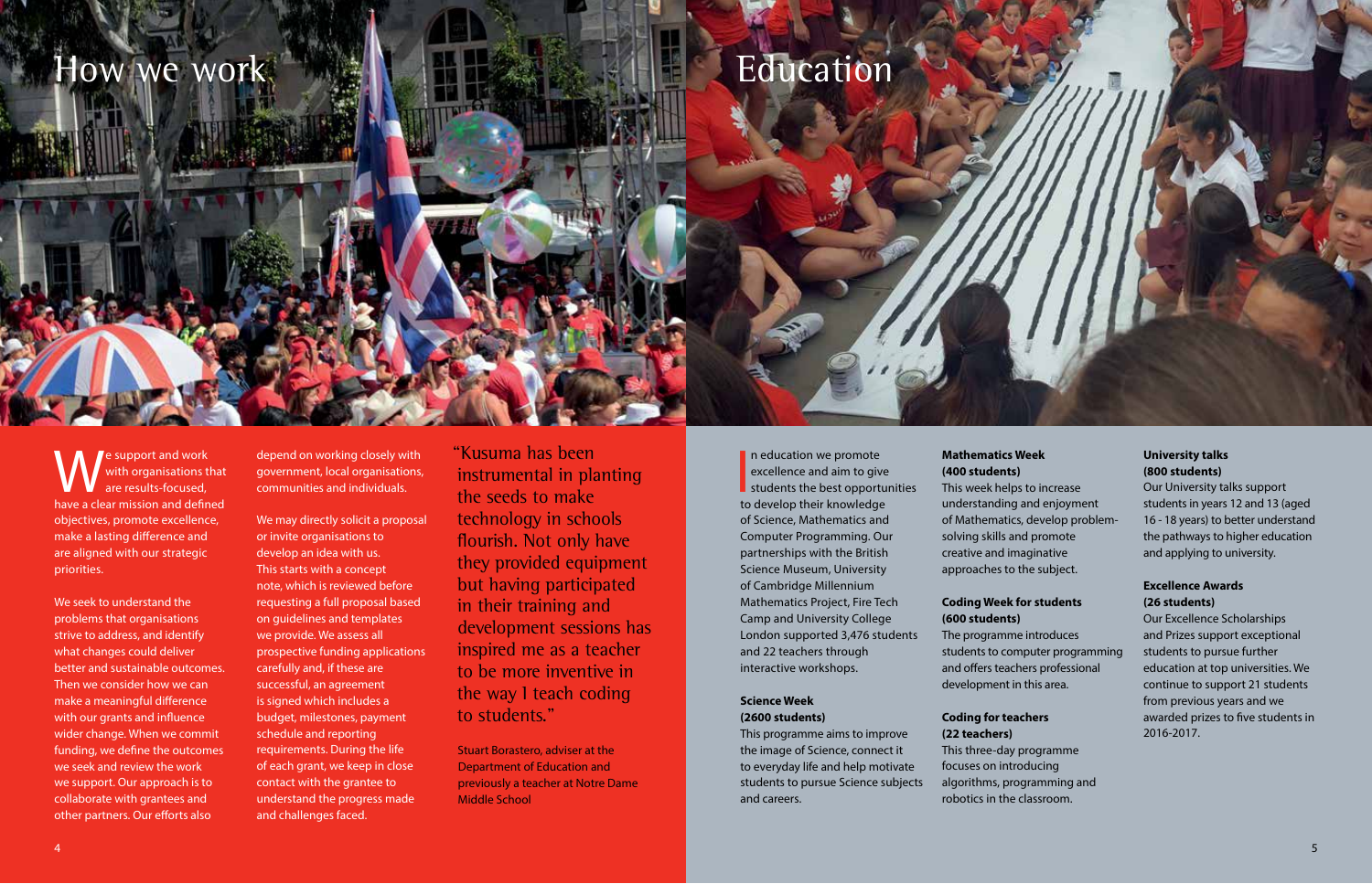Professional Sommunity<br>Development

uring the year, we made<br>awards to eight individual<br>development courses This awards to eight individuals to pursue professional development courses. This enables those working in areas of public benefit and who are passionate about their work to develop their expertise where support is not available from their employer or the government. Our funding enabled professionals to pursue courses in:

- Quality end of life care
- Exercise for ante-natal and post-natal clients
- Specialist GP training
- Silver award training in medical tattoos
- Accreditation in supported employment
- Fashion design for showcasing at London Fashion Week

Rowena Wallace works as an administrator at the Cancer Relief Centre and received a Professional Development Award to study a Level 3 diploma in counselling. Since completing the course, Rowena has been able to provide a higher standard of support to users of the centre, and she utilises the skills gained from this course in everyday situations. She said:

 "In my role at the Cancer Relief Centre, I regularly come into contact with individuals who are distressed or people who simply need to talk to someone. I felt illequipped to address the needs of individuals who used our services. Thanks to the support of Kusuma I could undertake this course and as a result I am now able to handle situations in ways which

are productive and supportive for our service users and anyone who needs Cancer Relief's help."

"Not only has Kusuma helped financially but since completing the course I have been seconded to the Department of Education where I now coordinate career pathways for young students with special educational needs and disabilities."

Nicola Byrne, Professional Development recipient

"Without this bus bought with funding from Kusuma Trust Gibraltar, our residents would be unable to attend outings; we really appreciate the generosity in making the lives of our residents much more enjoyable."

A spokesperson for Friends of Mount Alvernia

**e** value the difference that community organisations and charities make to the community in Gibraltar. We offer support through community grants, charity training initiatives and networking events. In 2016- 2017 we supported 32 charities to improve the lives of many in Gibraltar:

- Childline Gibraltar was able to give 378 young people the opportunity to participate in drama workshops to explore their problems and issues. • 7 users of Care Agency,
- a learning disability service, were given the opportunity to showcase their artwork at an exhibition in Milan.
- Mount Alvernia, an elderly care centre, received funding to buy a new minibus to allow users who struggle with their mobility to participate in activities. • The Clubhouse Gibraltar and Physical Activities Association for Mature Older Adults were selected for a programme of tailored coaching and mentoring with the Directory for Social Change.
- The Gibraltar Literary Festival ran a schools festival enabling pupils to benefit from talks and conferences from world renowned speakers.
- The Gibraltar Youth Remain IN Campaign raised awareness of the issues 'Brexit' may have on young people in Gibraltar.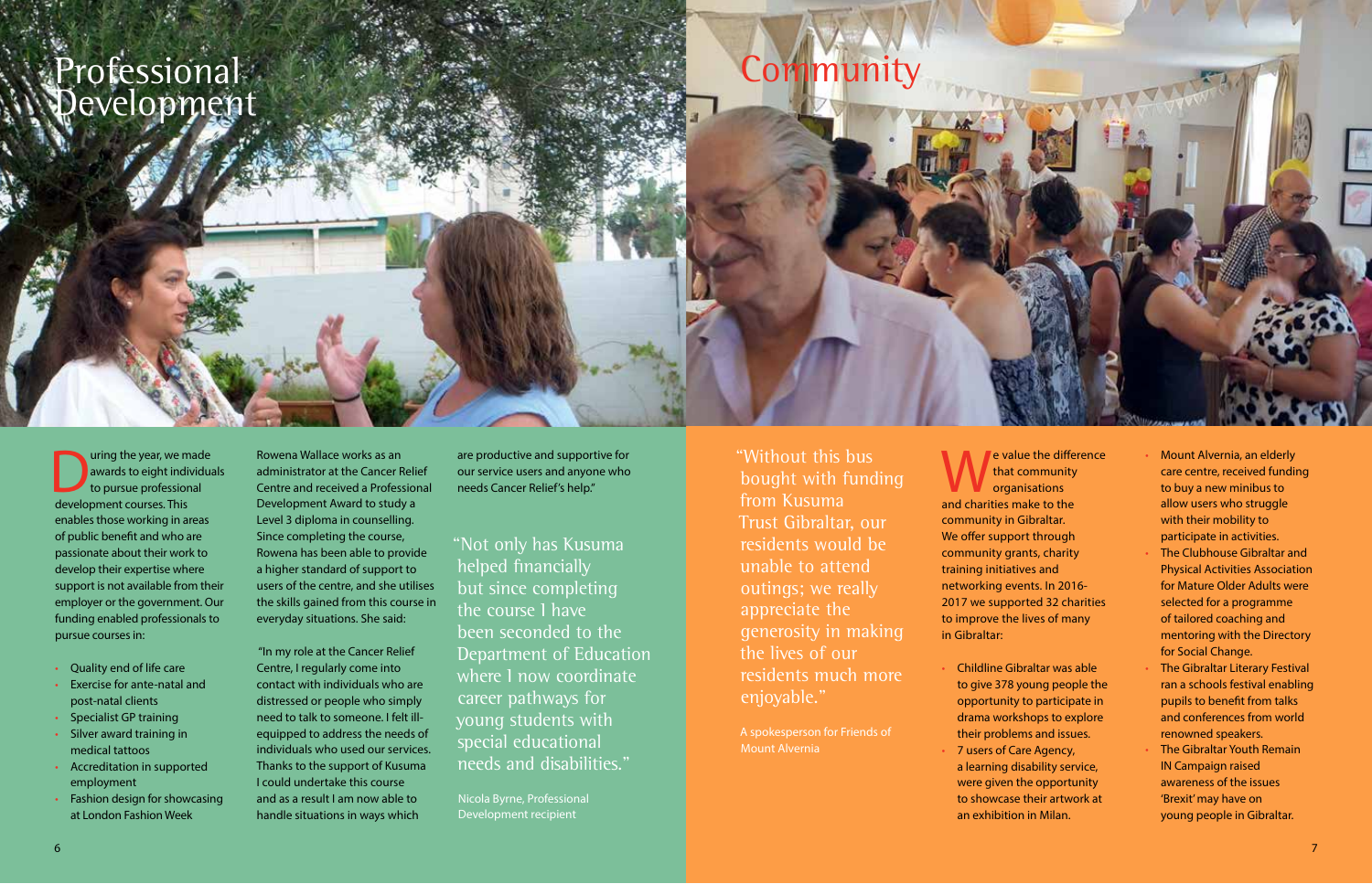Extract – Full report at www.kusumatrust.gi

#### Aim and focus

The geographical focus and main area of work for the Charity is currently Gibraltar. The Charity funds a broad range of causes that provide a direct benefit to the community of Gibraltar.

We invest in education and community projects to enhance life in Gibraltar and enable local charities to work more effectively.

#### Review of activities

During the year ended to 31 March 2017, the Charity generated income of £348,983 (2016: £73 excluding the nonexchange transaction donation received from The Kusuma Trust Gibraltar) and expended resources of £440,752 (2016: £84,021).

#### Reserves policy

The directors aim to maintain free reserves in retained earnings at a level which enables the Charity to generate sufficient income to respond to requests for charitable distributions. The level of free reserves at 31 March

#### 2017 was £18,105,448 (2016: £15,017,416).

#### Investment policy

The Charity's £17,318,985 (2016: £14,212,153) investment portfolio has been fully invested in Atlas Investments Limited (AIL), a related party of the Charity.

AIL wishes primarily to protect and grow the real value of its capital on a global basis. Its shareholders operate in a multicurrency environment. They are supported by Grandwood Limited, a related party under common control, in Gibraltar that has developed the capability to measure and evaluate investments on a multicurrency basis.

#### Grant making policy

The directors consider grant making an effective means of delivering support, community benefit and educational development. The Charity works with a group of advisers who, along with the board of directors, identify worthwhile projects in Gibraltar that fall

within the Charity's objectives. Grant applications are reviewed and a public and community benefit test applied before the directors approve any distribution. Subsequently, the payment is processed and signed off by the directors and appropriately recorded with any relevant notes accompanying the payment.

In relation to excellence scholarships and professional development grants the directors review the recommendations put forward by the relevant advisory panel before approving the payment to any successful applicant. One responsible officer (representing the directors) will always sit on the interview panel along with the advisory board.

The grant making policy is reviewed each year to ensure it is aligned with the Charity's strategic focus and charitable objectives. When considering the grant making policy of the Charity, the directors consider relevant factors such as the distributions made in relation to supporting the Gibraltar community generally, and legacy projects for Gibraltar which require a more substantial investment.



3,476 students benefite

# 22 teachers supported

## 18

schools signposted to university courses and post-school options through Science, Mathematics and Computer coding workshops and university talks

32 charities received training, coaching and grants to enable

them to work more effectively courses